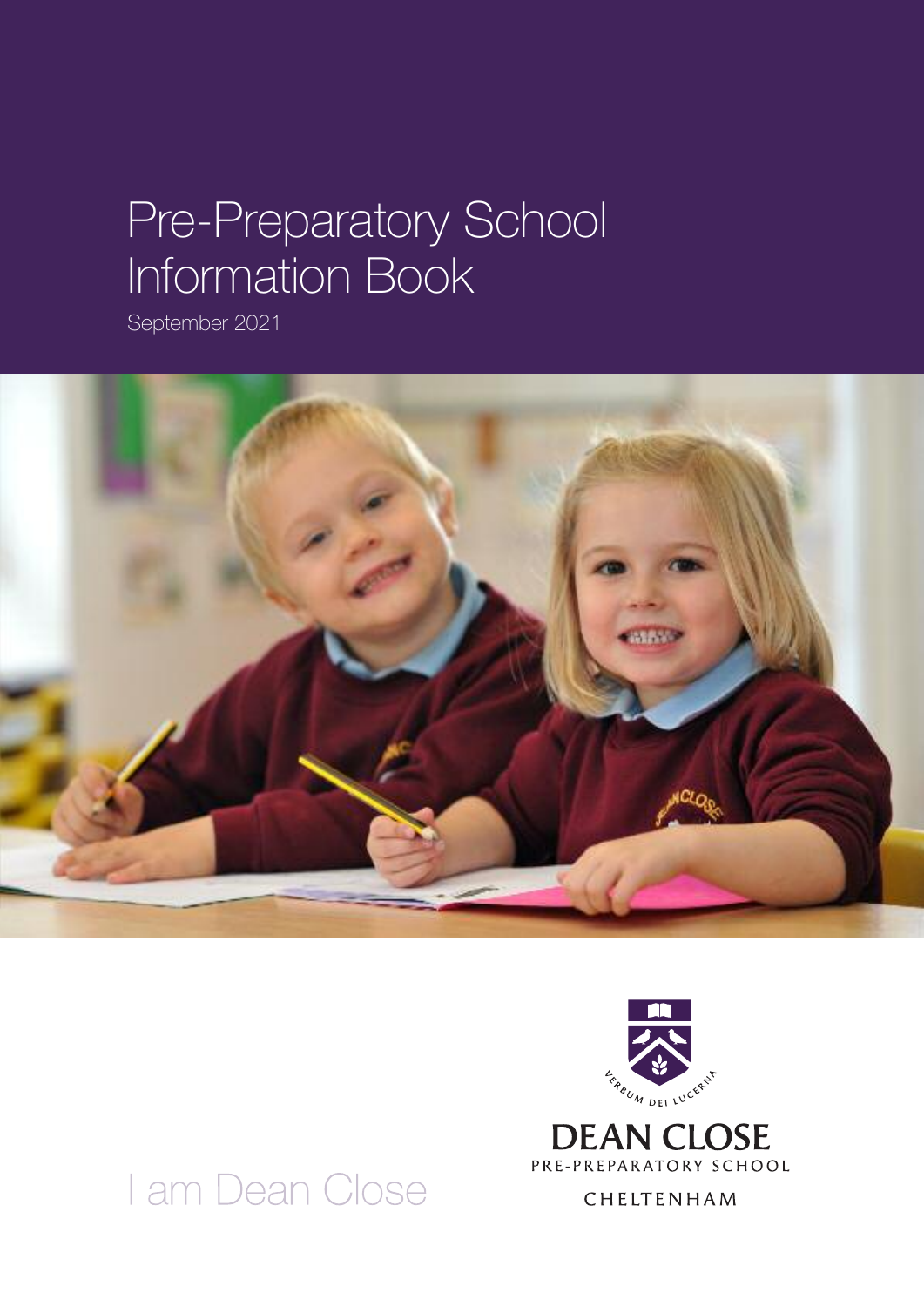# I am Discovering<br>I am Achieving I am Creative<br>I am Growing



I am Active I am Inquisitive I am Happy I am Dean Close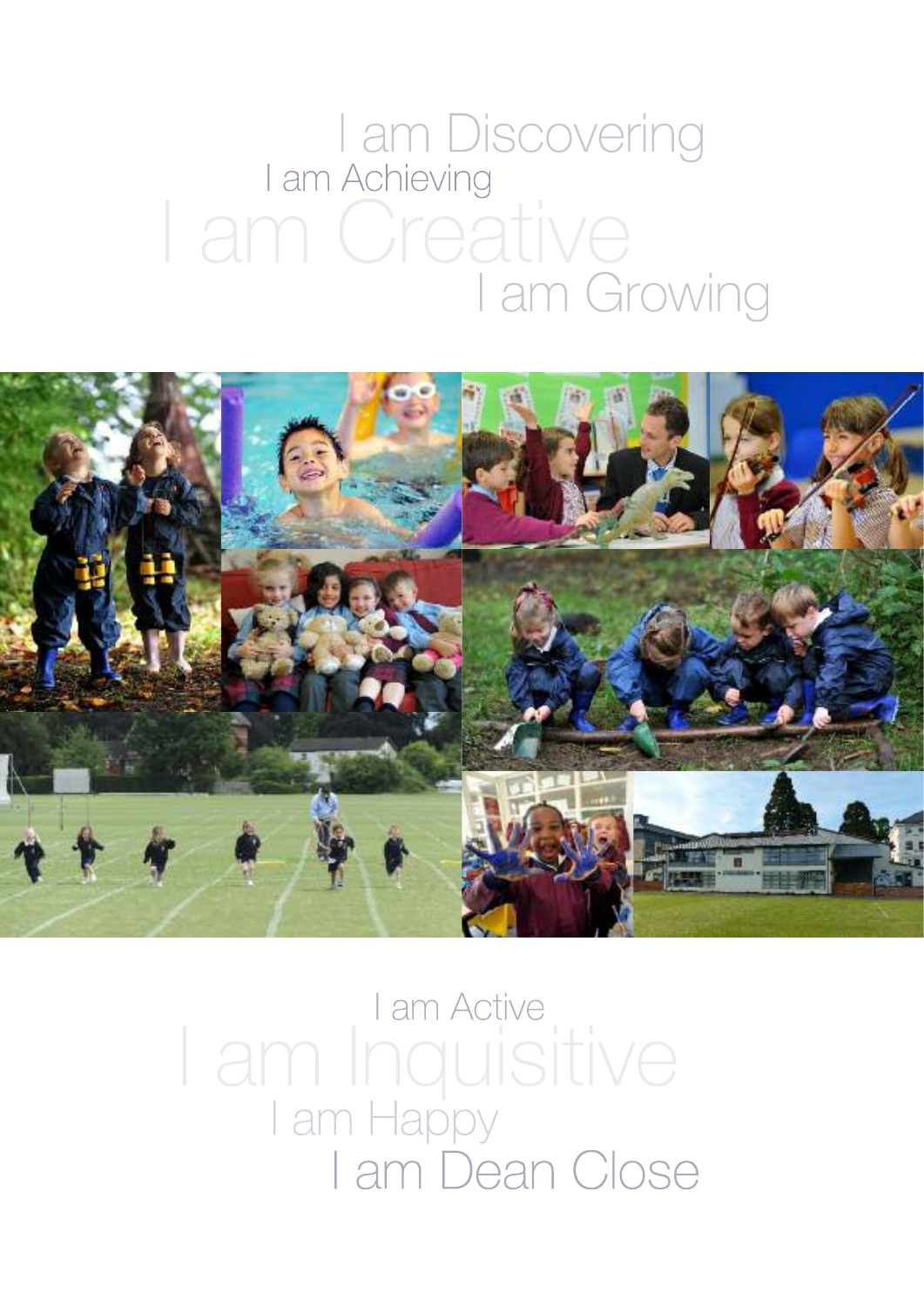### www.deanclose.org.uk



## **Contents**

| Introduction                              | 3 |
|-------------------------------------------|---|
| The Structure within the 'Squirrels'      | 4 |
| - Squirrel Kittens                        |   |
| - Nursery                                 |   |
| - Kindergarten                            |   |
| - Reception                               |   |
| - Year One                                |   |
| - Year Two                                |   |
| The 'Squirrels' Daily Routine             | 4 |
| - The 5 o'clock club                      | 4 |
| - Part-time/Full-time Attendance          | 4 |
| The 'Squirrels' Curriculum                | 4 |
| Nursery, Kindergarten and Reception       |   |
| Years One and Two                         |   |
| Learning Support                          | 5 |
| Co-curricular Activities                  | 5 |
| Policy Information (available for parents |   |
| upon request)                             | 5 |
| Communication and Links with parents      | 5 |
| - Pre-Prep Events                         |   |
| Fees                                      | 6 |
| <b>Staff and Trustees</b>                 | 7 |
| Location                                  | 8 |
|                                           |   |

# Aims & Ethos

Dean Close is a Christian school and community which aims to uphold the Christian faith as a positive force for all, including those who do not share this faith. The School seeks to treat every member of its family as unique and equally valuable. The ethos challenges selfishness and holds community, respect for others, relationship and service at the heart of the School.

Dean Close welcomes pupils with a broad range of abilities, aiming to give each and every one a well-rounded education, blending good academic performance with real achievement in their individually-discovered talents. The School encourages independent thinking and the self-confidence to challenge the status quo.

# Introduction

I am delighted to introduce you to Dean Close Pre-Preparatory School, fondly known as the 'Squirrels'. We are proud to be part of the Dean Close family of schools, providing excellent education for boys and girls from 2 to 18 years.

The School is set in 50 acres of beautiful grounds, close to the centre of Cheltenham, which provides a stimulating environment for our pupils. With a modern, purpose-built building, we have excellent facilities and resources and also benefit from being able to share in the outstanding Preparatory and Senior School facilities on site.

The Christian ethos is at the heart of our schools. We believe that each child is a valued and unique member of the community and is loved by God. In our assemblies and our school life, we strive to develop respect and care for others, a willingness to help, and responsibility for our own actions.

At the 'Squirrels', a high teacher-to-pupil ratio enables our dedicated and caring staff to meet each child's individual needs and provide a safe and happy learning environment. As partners in your child's education, we maintain an open door policy at all convenient times, welcoming you to discuss your child's progress and day-to-day issues.

We understand that a child's first experience of school is a vital step in their learning journey, developing the knowledge, skills and self-confidence which lay the foundations for their lives. Our aim is to provide a broad and exciting, child-centred curriculum which will ignite a love of learning, enabling your child to develop and flourish as they take their next steps in education.

My colleagues and I look forward to welcoming you to the 'Squirrels' soon.

**Dr C A Shelley Headmistress**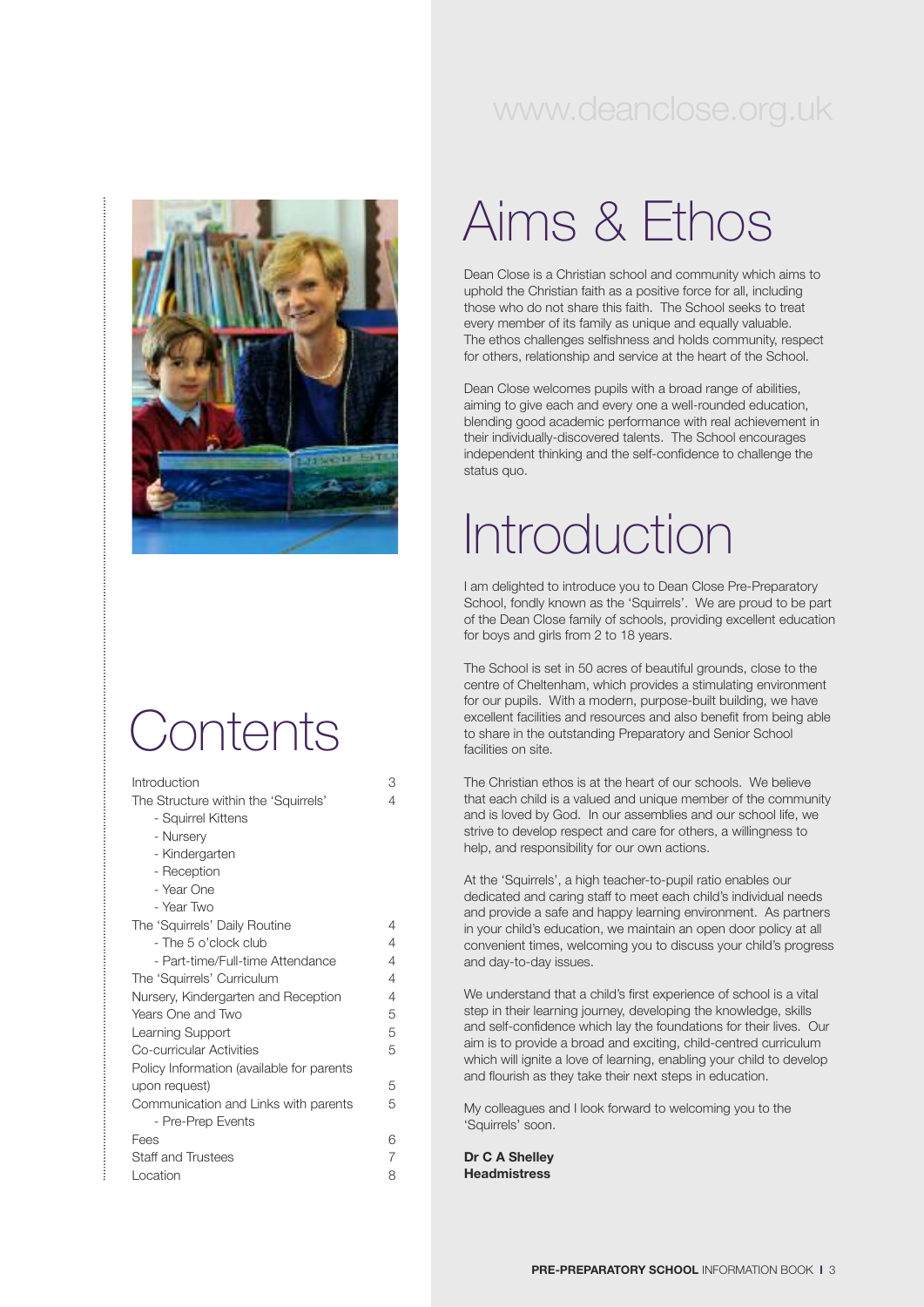#### **THE STRUCTURE WITHIN THE 'SQUIRRELS'**

Classes are organised to provide for each significantly different stage of pupil development. The timetabled activities for each age group are carefully and appropriately thought-out, providing a vibrant and stimulating wealth of learning opportunities. There are two parallel classes in each year group, except the Nursery.

|                | <b>Squirrel Kittens</b> From 2 years (part-time or full-time basis)                                      |
|----------------|----------------------------------------------------------------------------------------------------------|
| <b>Nursery</b> | 2 years 9 months to $3+$ years (3rd birthday<br>during the term) either part-time or full-time<br>basis. |
| Kindergarten   | $3+$ to $4+$ (4th birthday during the academic<br>year) either part-time or full-time basis.             |

N.B. Dean Close Pre-Preparatory School is part of the Early Years Partnership and the Government Nursery Grant Funding Scheme for 3 and 4 year olds.

| <b>Reception</b> | 4+ to 5+ years (5th birthday during academic<br>year) full-time attendance only |
|------------------|---------------------------------------------------------------------------------|
| <b>Year One</b>  | $5+$ to $6+$ years (6th birthday during the<br>academic year)                   |
| <b>Year Two</b>  | $6+$ to $7+$ years (7th birthday during the<br>academic year)                   |

#### **THE 'SQUIRRELS' DAILY ROUTINE**

| Before-school crèche opens                                                                                                                                                              |
|-----------------------------------------------------------------------------------------------------------------------------------------------------------------------------------------|
| The School day begins                                                                                                                                                                   |
| $10.25 - 10.45$ am<br>Break time (fruit and a snack are provided).                                                                                                                      |
| Lunch time (Meals are freshly prepared on<br>the premises, with an emphasis on healthy<br>eating. Special dietary needs are<br>catered for.)                                            |
| Part-time children go home                                                                                                                                                              |
| After-lunch story time (a short time to let<br>lunch settle!)                                                                                                                           |
| Play time<br>(Children enjoy outdoor play in safely<br>enclosed play areas, equipped with a<br>variety of play equipment and climbing<br>apparatus.)                                    |
| End of School day - Nursery, Kindergarten<br>and Reception                                                                                                                              |
| End of School day – Years One and Two                                                                                                                                                   |
| After-school crèche<br>(Children may be collected at any time<br>between 3.30 and 5.00pm. During the<br>crèche time, children enjoy a drink, fruit and<br>a snack, such as a sandwich.) |
|                                                                                                                                                                                         |

#### **The 5 o'clock Club**

The '5 o'clock club' is an after school provision between 5 and 6pm and is a paid extra activity. Children from Nursery class to Year 2 can be accommodated, and the club is split into two half hour blocks, with the first running from 5pm to 5.30pm and the second 5.30 to 6pm. In addition, there is an option for children to have supper at 5.40pm. The club is charged at £6 per half hour. and £2.50 for supper, therefore if your child is booked in for the whole hour with supper the charge would be £12. Sessions should be booked in advance using the booking form available from school. There are reductions for parents booking termly or half-termly. Children can be accepted in the morning if space is available, but need to be booked in by 9am.

#### **Part-time/Full-time Attendance**

Part-time attendance sessions are mornings, arriving between 8.15 – 8.45am and departing between 12.30pm and 12.45pm (lunch is included in these sessions), or afternoons from 12.45 – 5.00pm. Minimum attendance is two sessions per week. These may be increased at any time with prior arrangement with the class teacher

Full-time attendance is until 3.25pm, with optional after-school crèche attendance, ending at 5.00pm.

N.B. The academic year is taken as 1st September to 31st Aug.

#### **THE 'SQUIRRELS' CURRICULUM**

The curriculum within the Pre-Preparatory School offers a wide range of learning opportunities, aimed at stimulating and nurturing your child's development and interest in an intellectual, physical, spiritual, social and emotional sense.

Progress is encouraged through immediate positive praise (stickers) and through certificates celebrating achievements, either academic or personal skills, e.g. being kind or helpful.

**Forest School** – All children regularly have opportunities to visit our Forest School, which extends the curriculum into the outside environment.

#### **SQUIRREL KITTENS, NURSERY, KINDERGARTEN AND RECEPTION**

During these early years, the curriculum follows the Early Years / Foundation Stage statutory framework across seven key learning goals:

- n **Personal, Social and Emotional Development** promoting self-esteem, social competence and a positive disposition for learning.
- **n Communication and Language** promoting speaking and listening skills through varied opportunities throughout each day.
- **Literacy** reading, writing and comprehension skills. The Jolly Phonics and Sounds and Letters schemes are used to help children learn the sounds of their letters and develop literacy skills.
- **n Mathematics** promoting key skills in numeracy and mathematical problem solving, initially through language, practical and written activities.
- **n Understanding the World** promoting crucial knowledge, skills and understanding that help children make sense of the world. Children in Kindergarten and Reception also have timetabled sessions of French and ICT each week.
- **n** Physical Development promoting the growth of co-ordination, control, manipulation and movement, including fire motor and gross motor skills, alongside an understanding of the importance of staying healthy and active. Children in Reception have a swimming lesson each week in the School's 25m indoor pool, as well as tennis lessons.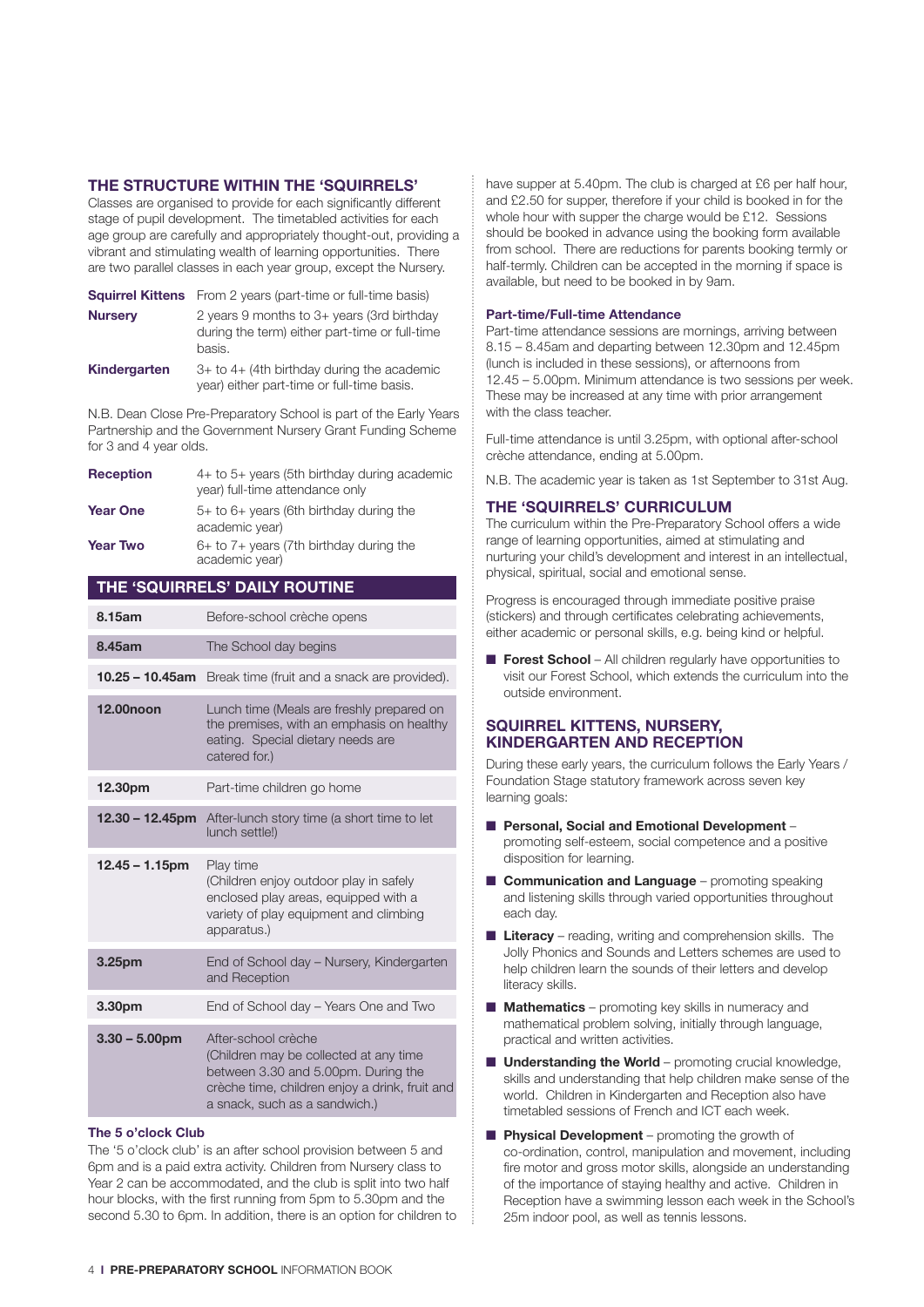### www.deanclose.org.uk

**Expressive Arts & Design** – promoting creativity through art and craft activities, music, dance, role play and imaginative play.

#### **YEARS ONE AND TWO**

The curriculum offers a broad content of study, using the National Curriculum (Key Stage One) as a basic framework. The combination of group work activities and high individual attention promotes appropriate learning for all children across levels of ability.

- **English** developing concepts and independent skills in Speaking and Listening (including Drama), Reading and Writing.
- **n Mathematics** developing concepts and independent skills, understanding numbers, using and applying skills to solve problems, and shape space and measure.
- **Science** activities organised to stimulate children's curiosity through opportunities for investigation, discussion, prediction, practical and written work.
- **n** Cross-Curricular Topic-Work developing and understanding of concepts in History, Geography, Art and Design Technology, through a stimulating, thematic programme of study.
- **French** taught by specialist teaching staff, incorporating a range of interactive activities, progressing to some written work for the Year Two children.
- $\blacksquare$  Information and Communication Technology all classes have computers, IWBs and iPads which children use to support their learning. Each week the Kindergarten to Year Two classes have a specialist lesson in the ICT suite.
- n **Religious Education** promoting the Christian Foundation of the School, as well as promoting British values, cultural understanding, moral and social values.
- n **Personal, Health, Social and Citizenship Education (PHSCE)** – aimed to equip children with the knowledge, skills and understanding that they need to lead confident, healthy and independent lives.
- **n Physical Education** developing co-ordination skills, manipulation and movement, through appropriate physical challenges, both indoors and outdoors, using a range of equipment. All children in Reception, Years One and Two have a swimming lesson each week in the School's 25m indoor pool and also receive tennis lessons.
- **n Music** taught by specialist teaching staff: developing appreciation and enjoyment through a variety of musical opportunities, e.g. percussion instruments, singing etc.

#### **LEARNING SUPPORT**

The curriculum throughout the 'Squirrels' is differentiated within the classroom to meet individual pupils' needs. Learning Support teachers assist in targeting the individual needs that your child may have, within the boundaries of the School's academic environment. This provision ranges from additional small group tuition, which is fee inclusive for one session per week, to individual tuition which may carry an additional charge. Class teachers are very happy to support pupils and parents with additional home activities and strategies, should this be appropriate.

#### **CO-CURRICULAR ACTIVITIES**

Within the 'Squirrels' there are a variety of activities, some charged, in which pupils may participate, enhancing their educational and recreational development.

- **n** Speech and Drama developing a child's individual creativity and imagination, and confidence in speaking and listening
- n **Dance ballet, modern and tap classes** taught by The Janet Marshall School of Dancing in our School hall
- **Tennis** extra tennis lessons taught by experienced tennis coaches
- **Gymnastics** taught by staff from Happy Days Gym
- n **Music** individual lessons for piano, flute, violin, viola, cello and woodwind
- n **Squirrel Strings** the Pre-Prep 'orchestra' for all learning stringed instruments (free of charge)
- **n** Singing Squirrels the Pre-Prep choir group (free of charge)
- **P.E. Club** physical education club encompassing a wide range of skills (free of charge)
- **n META Club** thinking skills club to challenge and inspire (free of charge)
- **n Art & Craft Club** a club to stimulate creativity (free of charge)

#### **SCHOOL POLICIES**

The following policies are available to both prospective and current parents upon request. They can either be emailed or posted as a paper copy. Copies are also available for either collection or perusal in the School Office. Additionally, some of these policies are available to download from the website.

- **n** Admissions Policy
- Special Educational Needs and Disabilities Policy
- **n** Policy for English as an Additional Language
- **n** Curriculum Policy
- **n** Anti-bullying Policy
- **n** Behaviour and Sanctions Policy
- **E** Educational Visits Policy
- $\blacksquare$  Information on academic performance within the Pre-Preparatory School for 2020-2021
- Student and Parent Complaints Policy and Procedure
- Safeguarding and Child Protection Policy

#### **COMMUNICATION AND LINKS WITH PARENTS**

The Pre-Preparatory School operates an 'Open Door' Policy, whereby parents can approach staff, at convenient times, regarding any aspect of their child's academic progress or pastoral welfare. At the beginning of the year we hold a Parents' Curriculum Evening.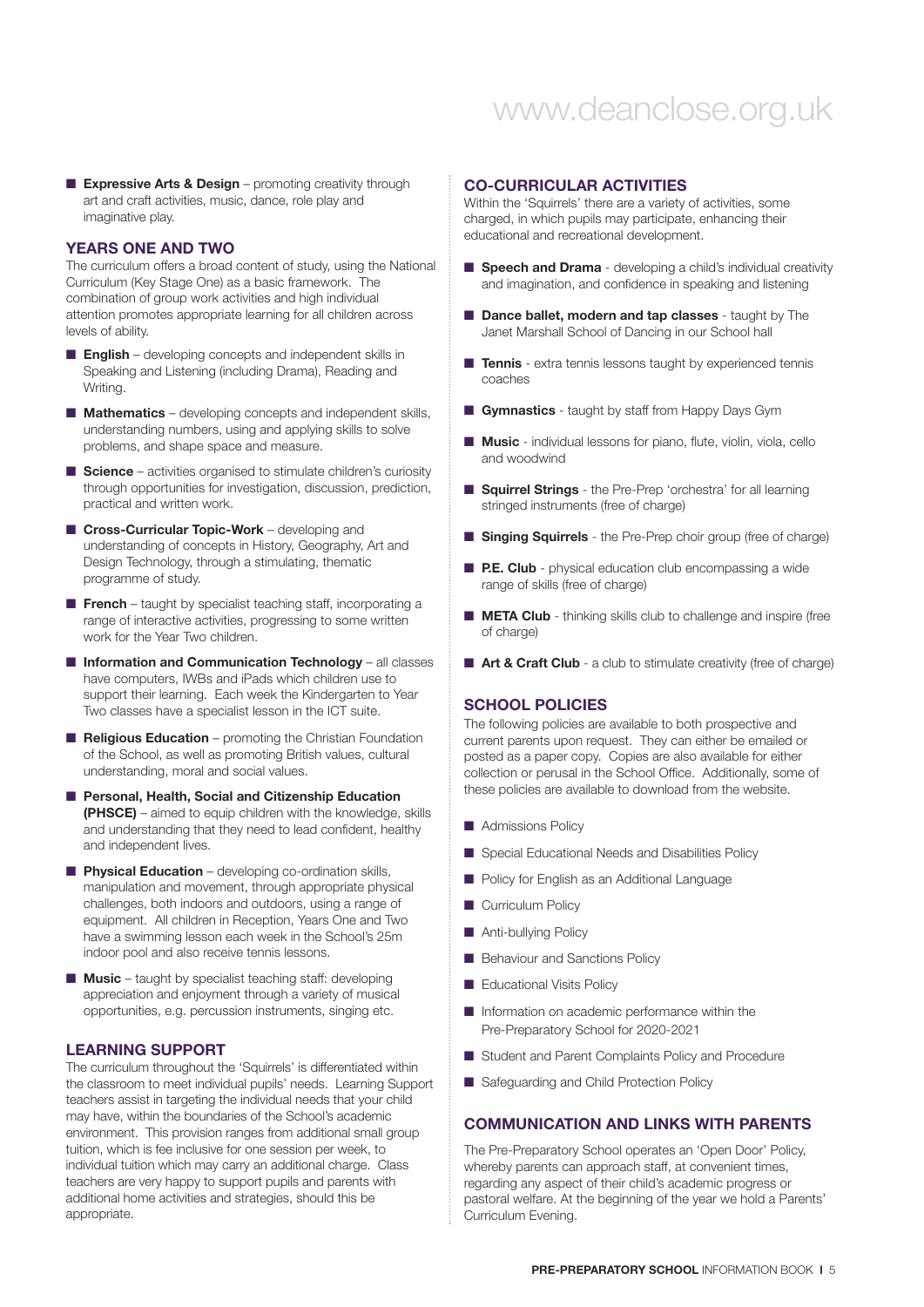In addition, formal Parents' Evenings are held in the Michaelmas and Lent Terms and written reports are sent home twice a year.

- End of the Michaelmas Term Progress report
- $\blacksquare$  Trinity Term Full Report

Prior to entry, children are invited to spend a 'taster session' in their prospective year group, during which informal assessment will take place. This provides an opportunity for the children to get to know their peer group and class teacher. Parents also receive a comprehensive welcome pack, detailing every aspect of life within the Squirrels.

Four publications are sent home regularly through the School year, informing parents of the wide variety of activities that pupils within our care enjoy.

- $\blacksquare$  Half Term Mailing providing information at the end of each half term about the term ahead
- Squirrel Snippets a fortnightly newsletter
- $\blacksquare$  E-newsletter an electronic newsletter reveiwing all of the term's events and activities
- The Youngest Decanian an end of year School magazine

In addition, a photo and information diary on recent events in school can be found on the Pre-Preparatory area of the school website together with further information about the School: www.deanclose.org.uk. There is also a Parents' Portal which provides a wealth of day-to-day information.

All parents are part of the 'Parents' Society'. A Parents' Social Group organises various events throughout the school year, providing the opportunity to meet other families within our school community. In addition, there are Parent Representatives for each year group to co-ordinate activities and welcome new families, these representatives also form the Parents' committee group.

#### **Pre-Prep Events**

Each term, parents are invited to entertainments and events presented by the children, including some class assemblies and informal concerts.

#### **Michaelmas Term**

- **N** Harvest Festival
- **n** Christmas Performance
- **n** Christingle Service

#### **Lent Term**

Spring Festival

#### **Trinity Term**

- **n** Sports Day
- **n** Summer Performance
- End of Year Marquee Celebration

#### **FEES 2021/22**

|                         | <b>Monthly</b> | Termly |
|-------------------------|----------------|--------|
| <b>Squirrel Kittens</b> | £722.50        | £2,890 |
| Kindergarten            | £715           | £2,860 |
| <b>Nursery</b>          | £715           | £2,860 |
| <b>Reception</b>        | £690           | £2,760 |
| Year 1                  | £715           | £2,860 |
| Year <sub>2</sub>       | £737           | £2,950 |
|                         |                |        |

*\* These fees may be subject to change in January 2021*

Kindergarten, Nursery and Squirrel Kittens (Part-time): £53.03 per day, £32.07 per morning, £26.57 per afternoon. (Fees are based on the sessions booked for the month and are invoiced monthly in arrears. Charges will be made for non-attendance due to illness or other reasons). All three and four year old children are eligible for 15 hours of Nursery funding and some may be eligible for 30 hours.

Details on paying in monthly instalments and for the capital payment for these fees in advance may be obtained from the Financial Controller, as may details of part-time rates and Early Years funding information.

#### **Our fees are all-inclusive, except for extra individual lessons.**

#### **1. What is included?**

- $\blacksquare$  All course text books and stationery
- $\blacksquare$  Games equipment not listed as an optional extra
- $\blacksquare$  Entertainments in school
- $\blacksquare$  Travel on strictly educational expeditions
- $\blacksquare$  Lunches for day pupils
- Before and after-school Crèche until 5.00pm

#### **2. What is not included?**

- All fees for external exams/assessments
- $\blacksquare$  Individual learning support tuition
- $\blacksquare$  Some co-curricular activities, eg instrumental lessons

#### **3. Optional Extras**

Please note that a full term's notice is required in writing to discontinue any optional extra.

#### **a) Music** - Charges per term

- $\Box$  £250 for individual tuition in any instrument
- £210 for second and subsequent instrument
- £160 for shared lesson
- £42 for the use of a School instrument

#### **b) Sport** - Charges per term

- $\Box$  £87 for Tennis
- £87 for Gymnastics

#### **c) Incidentals**

- $\blacksquare$  extra private tuition
- $\blacksquare$  visits to plays, concerts, etc outside the curriculum

#### **d) Speech and Drama**

■ £46 for Speech and Drama per term shared lesson

#### **e) Dance**

- £105 for Ballet, Modern or Tap per term shared lesson
- £150 for any combination of two per term shared lesson
- £185 for all three per term shared lesson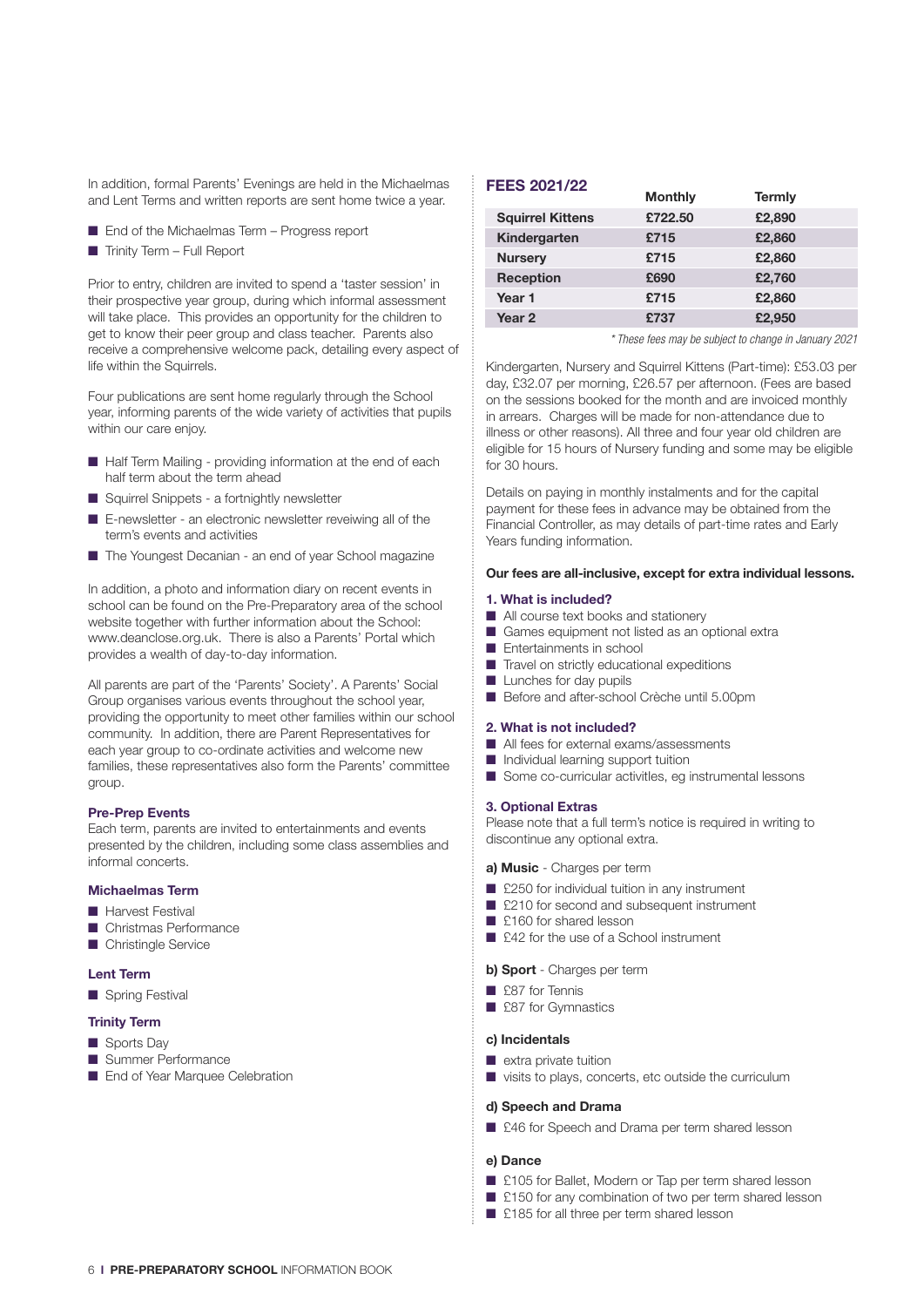### www.deanclose.org.uk

#### **f) Learning Support**

- $\blacksquare$  Second weekly Leapfrog group lesson £7.50
- 1:1 individual lesson pro rata £47 per hour
- 1:1 Extra suport by T.A. appox £15 per hour
- £285 per term

#### **g) Learning Support Assessment**

 $P70$ 

#### **4. Insurance**

- The following pupil insurances are available on an opt in basis:
- 1. The School Fees Refund Scheme (loss of fees through sickness) at 1.05% of fees
- 2. The School's group membership of AXA PPP Healthcare, at £99.00 per term
- 3. The Pupils' Personal Accident Insurance Scheme. From September 2016 the School has arranged for all pupils from Reception Year upwards to be covered by the Pupils' Personal Accident Insurance Scheme (incorporating dental injury) at no additional charge.
- 4. Personal Effects Insurance Scheme at £8.57 per term

Please note that your son's/daughter's personal possessions will not be covered by the school insurance. You may wish to check whether your own insurance covers these or take advantage of the Pupils' Personal Effects Scheme. The School cannot accept liability for the loss of (by theft or negligence), or damage to, pupils' personal property, or property on loan to them.

#### **5. Payment**

- **a)** All fees and monies due from parents and guardians of pupils are required on or before the first day of the relevant term. If payment is late without just cause an administrative charge of £50 will be made, in addition to a monthly late payment charge of 2% on the outstanding balance.
- **b)** A charge of £50 will be made for each re-presented cheque or payment.The Governors reserve the right to request the withdrawal of a pupil if the bills are not paid on time.

#### **6. Leaving**

- **a)** A full term's notice in writing (or a term's fees in lieu) must be given by parents or guardians before a pupil is withdrawn. This notice should be received by the Headmistress on or before the first day of term. This also applies to Year Two pupils of DCPPS who are presumed to be going up to DCPS, unless notice is received.
- **b)** The Governors will endeavour to give at least one term's notice of a rise in fees; however, they reserve the right to impose a surcharge at any time in the event of a sudden and unpredictable rise in school running costs.

#### **7. School Bank**

HSBC Bank plc, 109 Bath Road, Cheltenham, GL53 7RA

| Account:    | Dean Close School      |
|-------------|------------------------|
| Sort Code:  | 40 17 09               |
| Account No: | 10292443               |
| Swift Code: | MIDI GB2125K           |
| IRAN:       | GB76MIDL40170910292443 |
|             |                        |

#### **SENIOR MANAGEMENT TEAM**

| <b>Headmistress</b>                                                                   |      |
|---------------------------------------------------------------------------------------|------|
| Dr. C.A. Shelley, PhD (Education), B.Ed (Hons) Exeter                                 | 2011 |
| Deputy Head, Year One and Two Co-ordinator                                            |      |
| Mr. J.E. Cowling, B.A. (Hons) (Glos)                                                  | 2011 |
| <b>Early Years/Foundation Stage Co-ordinator</b>                                      |      |
| Miss A. Moorhouse, B.Ed. (Hons) (Glos)                                                | 2014 |
| Mrs. D. Atwick, B.M. (Southampton), PGCE,<br>Kindergarten Teacher                     | 2007 |
| Mrs. R. Brodin-Coles, Teaching Assistant                                              | 2021 |
| Mrs. K. Bowen, Music Teacher BA (Hons) (OU)                                           | 2012 |
| Mrs S. Brooklyn, Teaching Assistant, (NVQ3)                                           | 2018 |
| Mrs R. Cowling, B.A. (Hons) (Glos), EYPS,<br>NurseryLeader                            | 2011 |
| Miss I. Ebbs, Teaching Assistant                                                      | 2016 |
| Mrs L. Holder, Squirrel Kittens Leader, (NVQ3)                                        | 2016 |
| Mrs. J. Hypher, B.Sc. (Bedfordshire) EYPS,<br><b>Reception Teacher</b>                | 2015 |
| Mrs J. Johnston, B.Sc. (Econ) (Cardiff), EYPS,<br>Kindergarten Teacher                | 2016 |
| Miss M. McSorley, Teaching Assistant (NVQ 3)                                          | 2007 |
| Lady L. Miller, Head's PA, Registrar                                                  | 2003 |
| Ms. Katie Miller-Greatbatch, B.A. (Hons) Portsmouth. ACCA<br>Administration Assistant | 2015 |
| Mrs. J. Nasralla, B.A. (OU), French Teacher,<br>Teaching Assistant (Early Years L4)   | 2007 |
| Miss R. Oxley, Teaching Assistant, (NVQ3)                                             | 2018 |
| Mrs. J. Preece, Teaching Assistant                                                    | 2010 |
| Mrs. A.J.B. Ractliffe, Teaching Assistant (C&G Cert) (NVQ3)                           | 2003 |
| Mrs. J. Scott, M.A. (Roehampton), PGCE,<br>B.A. (Leeds), Dip.SpLD, SENCO              | 2004 |
| Miss L. Scull, B.A. (Hons) (Glos), PGCE Year One Teacher                              | 2009 |
| Mrs. C. Smith, Teaching Assistant (NVQ3)                                              | 2015 |
| Mrs. L. Trant, B.Ed. (Hons) (College of St. Paul & St. Mary),<br>Year Two Teacher     | 2003 |
| Mrs. J. Turner, B.A. (Hons) Exeter, PGCE (Cambridge),<br>Speech and Drama Teacher     | 2013 |
| Mrs. M. Von Seckendorff, Teaching Assistant (NVQ3)                                    | 2012 |
| Miss V. Potter, B.A. (Winchester), PGCE, Reception Teacher                            | 2003 |
| Mrs. J. Watkins, Teaching Assistant (B.Tec.Dip)                                       | 2005 |
| Mrs. K. Whilton, Teaching Assistant (NVQ3)                                            | 2021 |
| Miss. B. Widdows, Teaching Assistant (NVQ3)                                           | 2015 |
| Mrs. L. Winchcombe, B.A. (Hons) Glos, PGCE,<br>Year One Teacher                       | 2015 |

*A fully updated list of all common room members and governors can be found on the school website.*

#### **Correspondence address for the Chairman of Trustees**

Mrs K. Carden, c/o The Clerk to the Trustees, Dean Close School Shelburne Road, Cheltenham, Gloucestershire, GL51 6HE